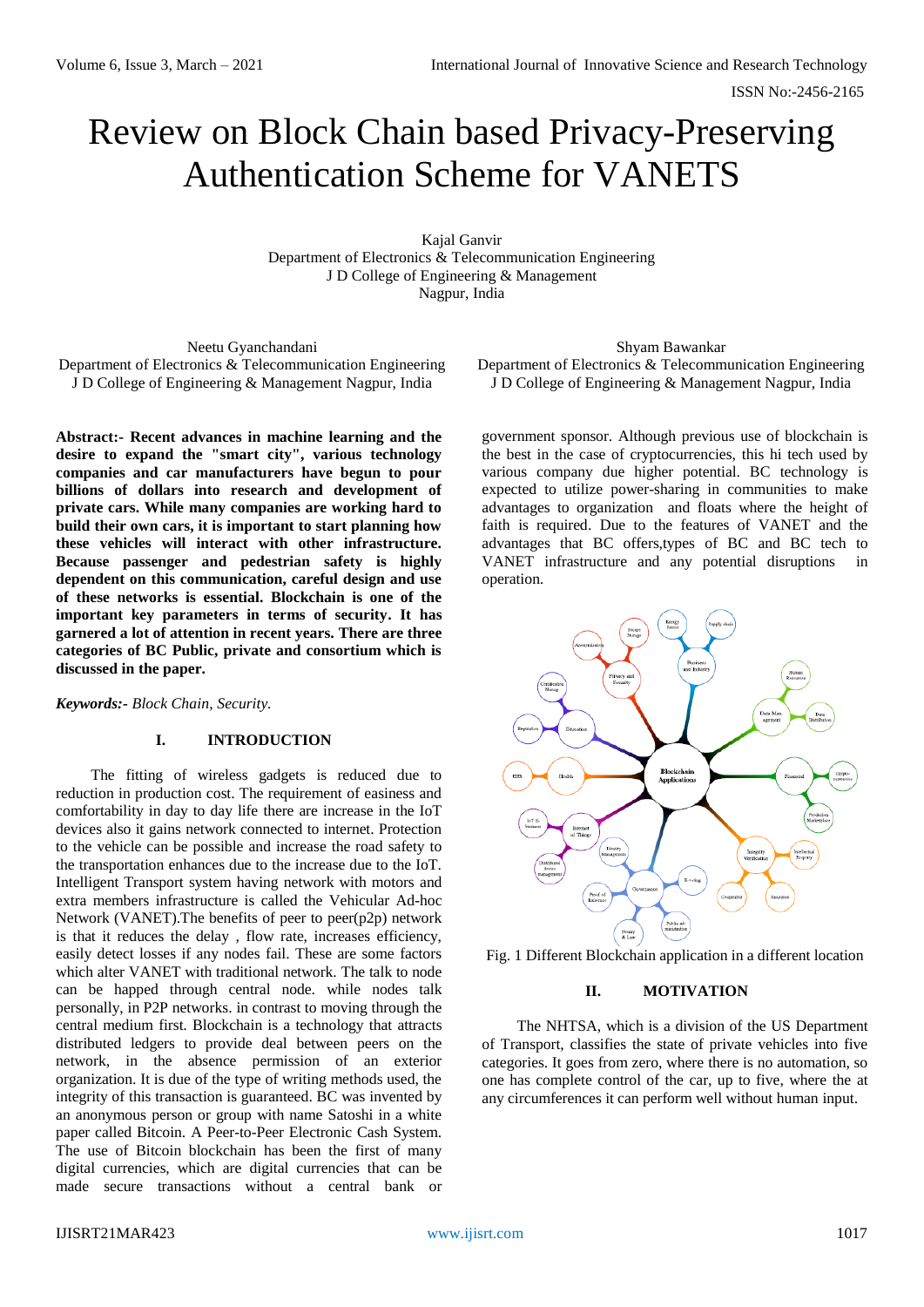

Figure 2. Automatic levels as defined by the Automotive Engineers Association

Although, for safety and legal reasons, the delivery of private vehicles may range from zero to five at the final speed, this analysis finds a high degree of automation, close to 4 or 5. We will not worry about how human communication affects communication or the logic of the data entry level logic, but instead we will only be looking at the communication method.

#### *A. Communication carriers*

There are various car-sharing sites where I can participate. Other examples are a car (V2V), a car to infrastructure (V2I), a pedestrian (V2P), a car to the cloud (V2C), and a car to everything (V2X). Given the nature of the blockchain used to communicate with people, in particular we will be looking at how we can affect V2V and V2I connections. Because of this, we can assume that our CAR and Roadside Units (RSUs) are two categories of peers. RSU standing devices sit on sidewalks or intersections and connect with incoming vehicles, making it easier to communicate, or communicate with other RSUs.



Figure 3. P2P network between V2V and V2I

### **III. PROBLEM STATEMENT**

#### *B. Overview*

BC is allocated common details of all completed digital events and shared between participating sites. It consists a clear and unambiguous data of all the events that have taken place. Each event in the blockchain database is verified by multiple network compliance. There are two main types of BC, one is public BC and the private BC. The public BC is an open BC, it can be connected by anyone and connect BC without the need to obtain permission from the central authorities. On the other hand, a private BC is based on an access control process. Allows administrators to control network participants and things like who can connect , read and write to the BC . In a private blockchain, the administrator can create an agreement group. As a result, the private blockchain can switch to a single location, making it vulnerable to a single point of failure.

However, a public BC, there is not any single possibility of failure can have happened. and is able to withstand any attacks.

In traditional computer networks, birth and authenticity are often more important than integrity and availability. For example, transferring personally identifiable information or credit card details to a network without encryption could have serious consequences. However, for VANETs, rebirth is less important. This is because most of the information transmitted is recognizable, such as the speed and direction of the vehicle, so it is no longer a disaster when promised com. Integrity and availability, however, are very important to VANET because motors will need to make decisions based on information obtained from other vehicles or RSUs, and if the data they receive is inaccurate or they lose the ability to send or receive any data at all, the consequences could be disastrous.

#### B. Secret writing

Encryption, which remains in the Network layer, will be used to ensure that our data is in case the message is captured by an unintentional group. Special consideration for choosing the encryption method for VANET speed communication. The topic of encryption and decryption should be down because our communication is very sensitive to time. In general, faster encryption methods are less secure than their slower counterparts, so it is important to use an encryption method with an acceptable level of security.

## C. Authorization

Another advantage of traditional block chain use is that often it is all down to peers to join the network without the need for their verification by a trusted group. While anonymity may help with some implementation, the network of vehicles and roadside infrastructure may be at risk if malicious actors join the network and provide illegal information or facilitate the denial of service information. Accordingly, digital certificates will be distributed by a regulatory authority such as USDOT and supplemented by manufacturers. While deviating from pure blockchain use, this process is required to prevent unauthorized Hardware from joining VANET.

## **IV. LITRATURE SURVEY**

VANET blockchain-based privacy preservation authentication (BPPA) program. At BPPA, all certificates and transactions are permanently recorded and unchanged on the blockchain to make the functions of the semi-TAs transparent and validated. However, it is always a challenge as to how to effectively use the blockchain authentication in real-time driving situations (e.g., high speed or large number of messages during traffic). With a novel data structure named the Merkle Patricia tree (MPT), we expand the standard blockchain structure to provide a validation system that is distributed without a demolition list [1].